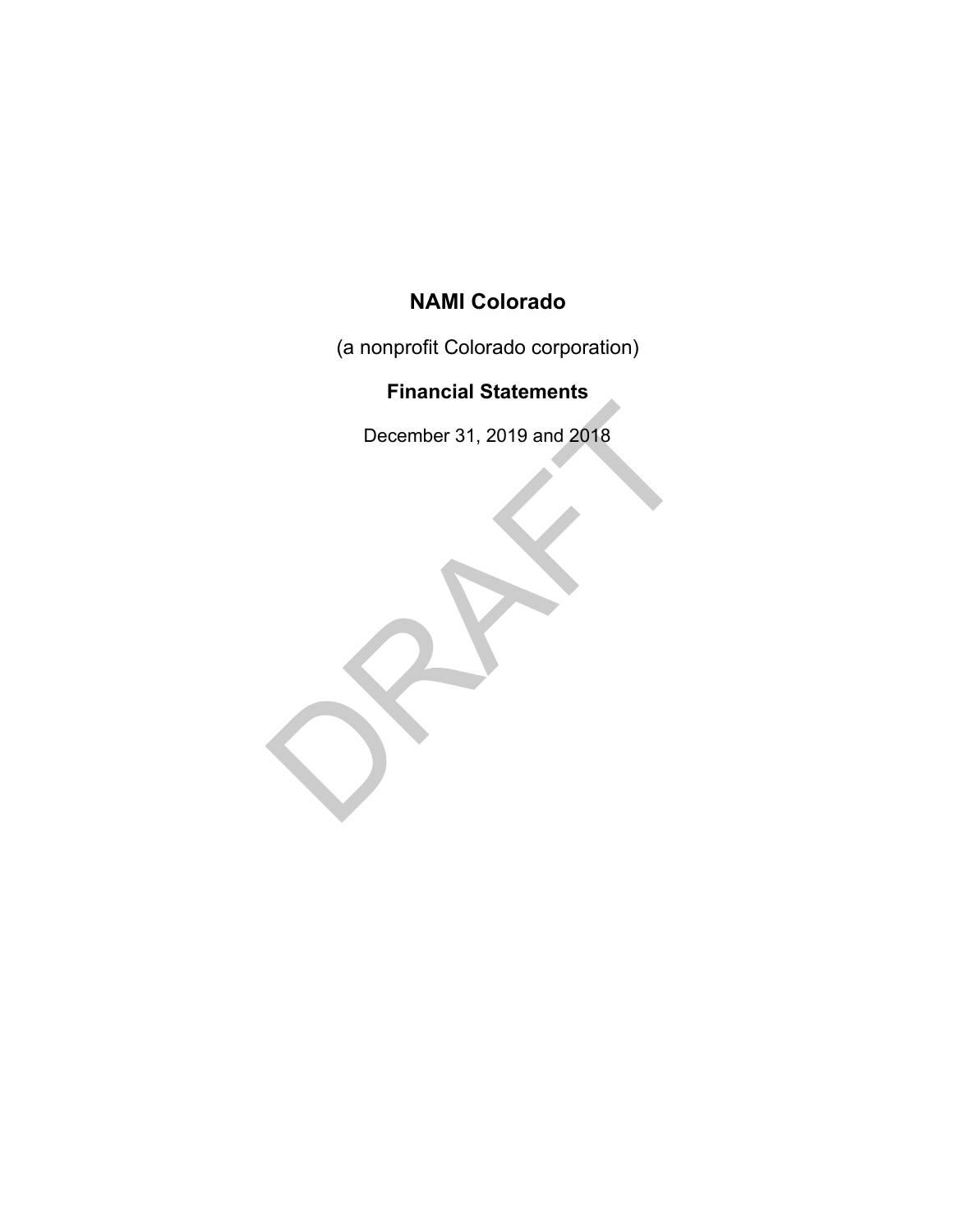## **Table of Contents**

| <b>Independent Accountant's Review Report</b>                             | Pages 1-2  |
|---------------------------------------------------------------------------|------------|
| <b>Statements of Financial Position</b><br>December 31, 2019 and 2018     | Page 3     |
| <b>Statement of Activities</b><br>Year ended December 31, 2019            | Page 4     |
| <b>Statement of Activities</b><br>Year ended December 31, 2018            | Page 5     |
| <b>Statement of Functional Expenses</b><br>Year ended December 31, 2019   | Page 6     |
| <b>Statement of Functional Expenses</b><br>Year ended December 31, 2018   | Page 7     |
| <b>Statements of Cash Flows</b><br>Years ended December 31, 2019 and 2018 | Page 8     |
| <b>Notes to Financial Statements</b>                                      | Pages 9-16 |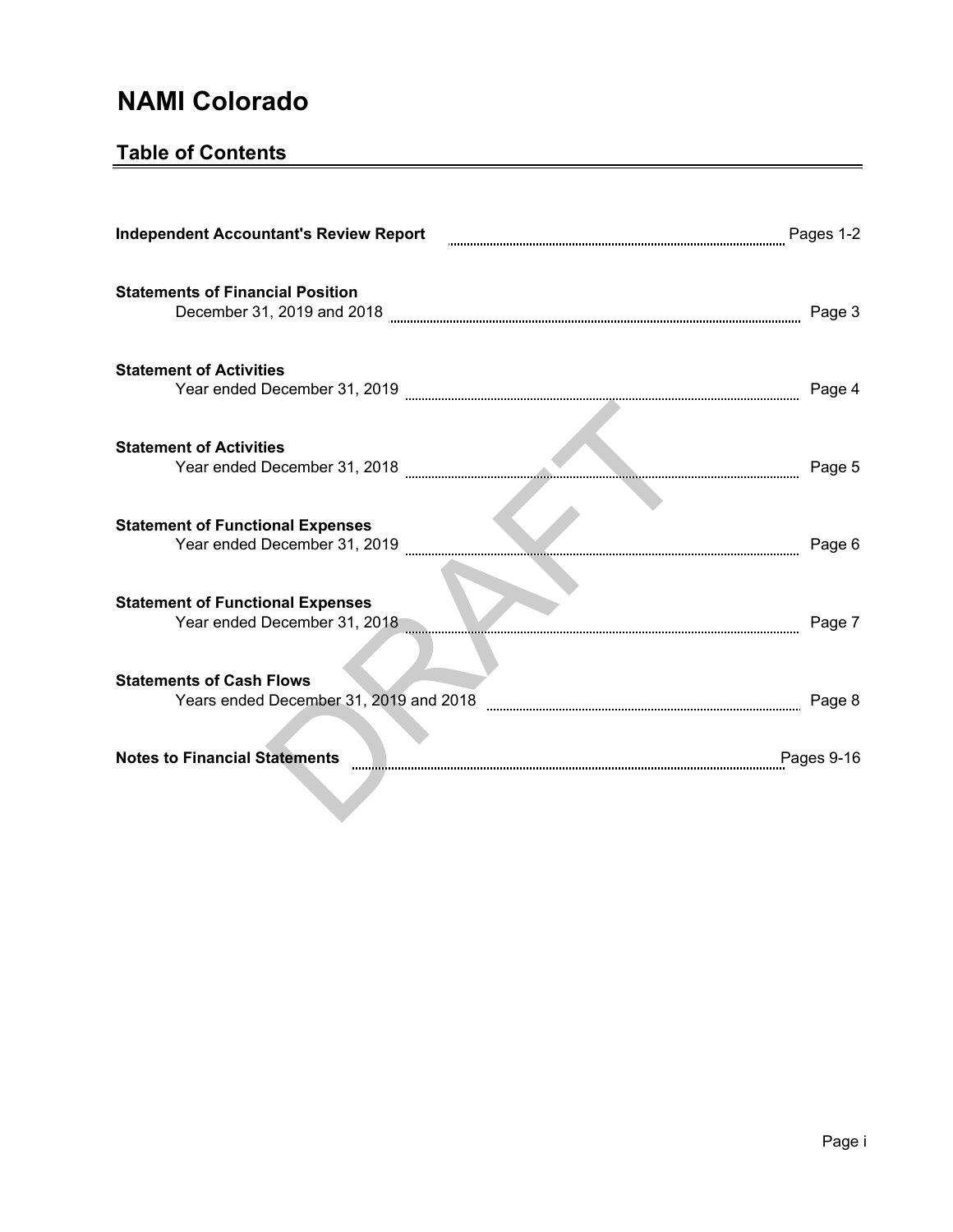#### **Independent Accountants' Review Report**

To the Board of Directors NAMI Colorado Denver, Colorado

the accompanying financial statements of NAMI Colorado (omprise the statement of financial position as of December activities, functional expenses, and cash flows for the year nancial statements. A review includes primaril We have reviewed the accompanying financial statements of NAMI Colorado (a Colorado nonprofit corporation), which comprise the statement of financial position as of December 31, 2019, and the related statements of activities, functional expenses, and cash flows for the year then ended, and the related notes to the financial statements. A review includes primarily applying analytical procedures to management's financial data and making inquiries of entity management. A review is substantially less in scope than an audit, the objective of which is the expression of an opinion regarding the financial statements as a whole. Accordingly, we do not express such an opinion.

### **Management's Responsibility for the Financial Statements**

Management is responsible for the preparation and fair presentation of these financial statements in accordance with accounting principles generally accepted in the United States of America; this includes the design, implementation, and maintenance of internal control relevant to the preparation and fair presentation of financial statements that are free from material misstatement whether due to fraud or error.

### **Accountant's Responsibility**

Our responsibility is to conduct the review engagement in accordance with Statements on Standards for Accounting and Review Services promulgated by the Accounting and Review Services Committee of the AICPA. Those standards require us to perform procedures to obtain limited assurance as a basis for reporting whether we are aware of any material modifications that should be made to the financial statements for them to be in accordance with accounting principles generally accepted in the United States of America. We believe that the results of our procedures provide a reasonable basis for our conclusion.

### **Accountant's Conclusion**

Based on our review, we are not aware of any material modifications that should be made to the accompanying financial statements in order for them to be in accordance with accounting principles generally accepted in the United States of America.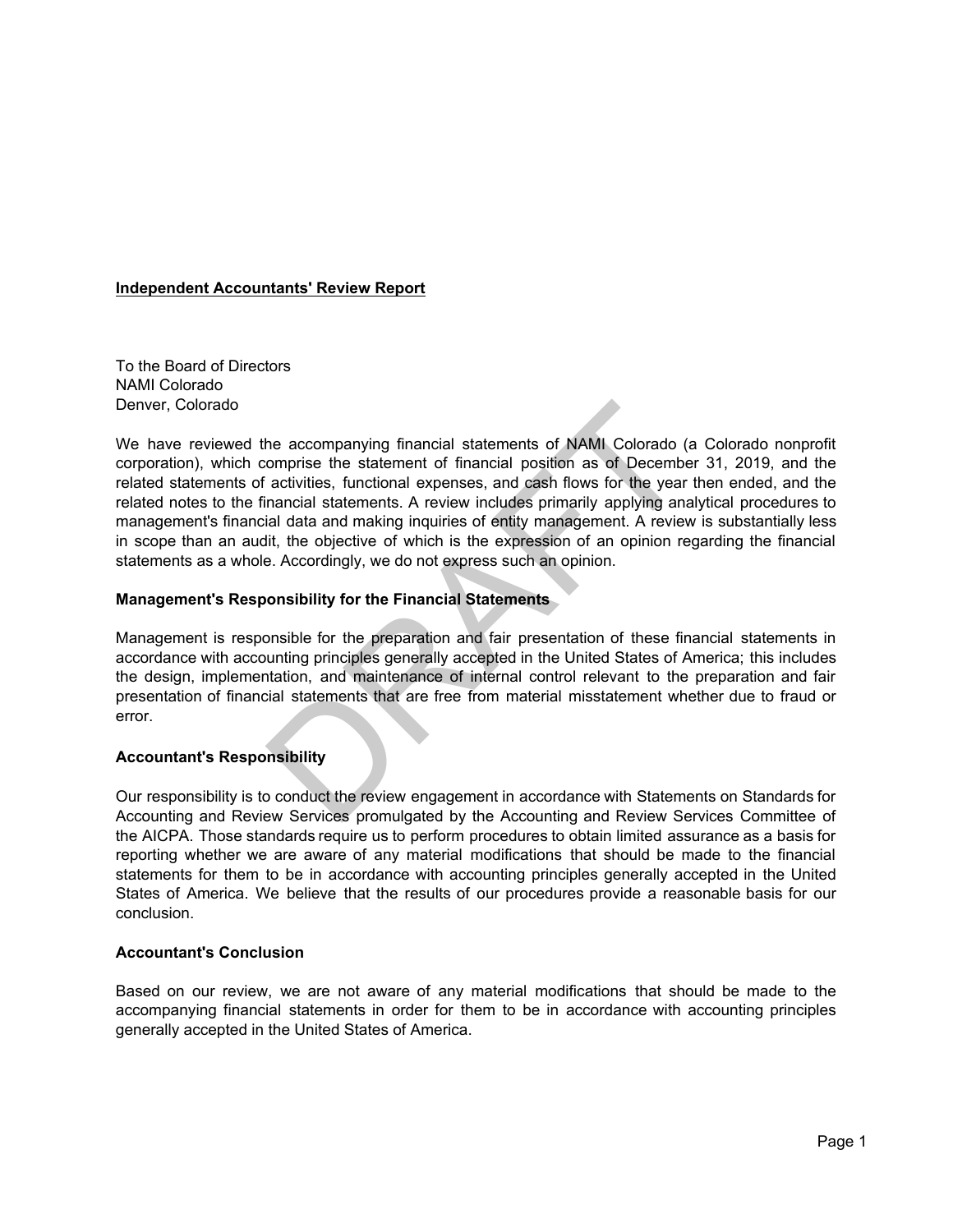### **Independent Accountant's Review Report (continued)**

#### **Report on 2018 Financial Statements**

The financial statements of NAMI Colorado as of December 31, 2018, were reviewed by other accountants whose report dated August 30, 2019, stated that based on their procedures, they are not aware of any material modifications that should be made to those financial statements in order for them to be in accordance with accounting principles generally accepted in the United States of America.

Certified Public Accountants

RAFT

Longmont, Colorado *Date Pending*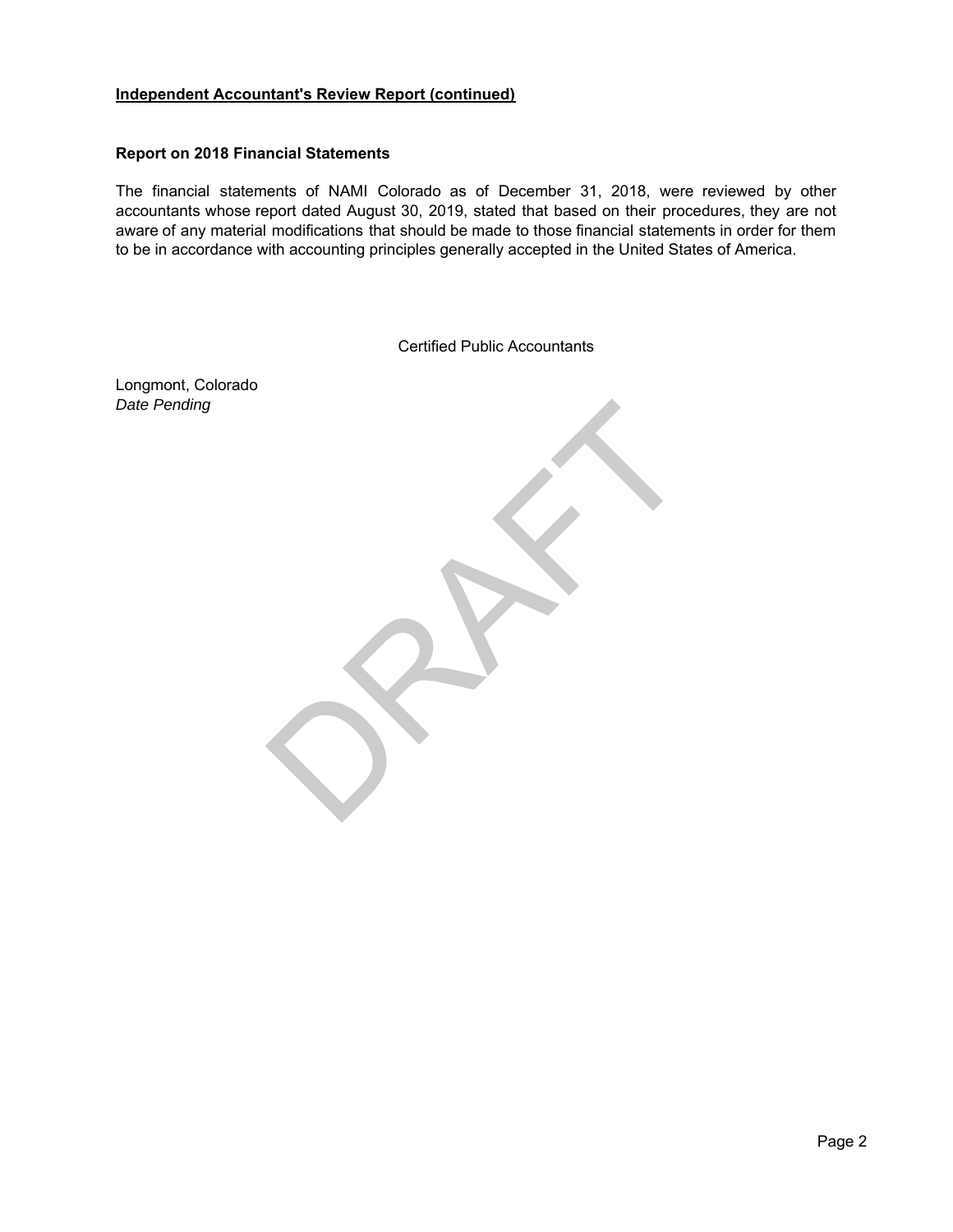## **Statements of Financial Position**

| December 31                                      | 2019          | 2018          |  |  |
|--------------------------------------------------|---------------|---------------|--|--|
| <b>ASSETS</b>                                    |               |               |  |  |
| <b>Current Assets</b>                            |               |               |  |  |
| Cash and cash equivalents                        | \$<br>127,047 | \$<br>23,547  |  |  |
| Pledges receivable                               | 900           | 700           |  |  |
| Prepaid expenses                                 | 1,483         |               |  |  |
| <b>Total current assets</b>                      | 129,430       | 24,247        |  |  |
| <b>Other Assets</b>                              |               |               |  |  |
| Beneficial interest in assets held at foundation | 84,346        | 76,315        |  |  |
| Deposit                                          | 2,967         |               |  |  |
| Total other assets                               | 87,313        | 76,315        |  |  |
|                                                  |               |               |  |  |
| <b>Total assets</b>                              | 216,743<br>\$ | 100,562<br>\$ |  |  |
| <b>LIABILITIES AND NET ASSETS</b>                |               |               |  |  |
| <b>Current Liabilities</b>                       |               |               |  |  |
| Accounts payable                                 | \$            | 5,291<br>\$   |  |  |
| Accrued compensation and benefits                | 2,049         | 2,102         |  |  |
| <b>Total current liabilities</b>                 | 2,049         | 7,393         |  |  |
| <b>Net Assets</b>                                |               |               |  |  |
| Without donor restrictions                       | 122,634       | 16,318        |  |  |
| With donor restrictions                          | 92,060        | 76,851        |  |  |
| Total net assets                                 | 214,694       | 93,169        |  |  |
|                                                  |               |               |  |  |
| Total liabilities and net assets                 | 216,743<br>\$ | 100,562<br>\$ |  |  |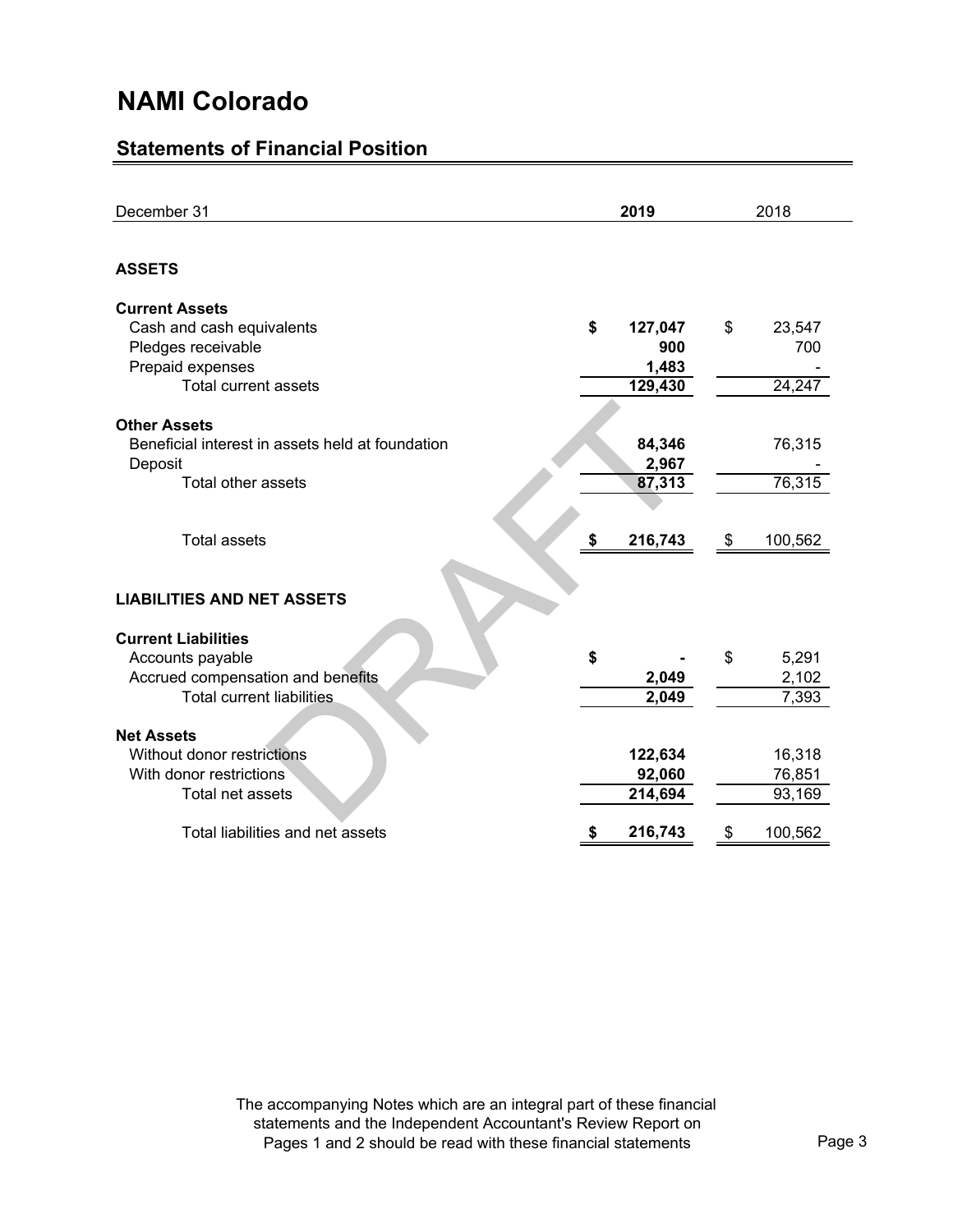## **Statement of Activities**

### Year ended December 31, 2019

|                                                      | <b>Without Donor</b><br><b>Restrictions</b> |         |    | <b>With Donor</b><br><b>Restrictions</b> | <b>Total</b> |         |  |
|------------------------------------------------------|---------------------------------------------|---------|----|------------------------------------------|--------------|---------|--|
| <b>Operating Support</b><br>Contributions and grants | \$                                          | 169,134 | \$ | 24,900                                   | \$           | 194,034 |  |
| Special event, net                                   |                                             | 137,945 |    |                                          |              | 137,945 |  |
| Net assets released from restrictions                |                                             |         |    |                                          |              |         |  |
|                                                      |                                             | 8,991   |    | (8,991)                                  |              |         |  |
| Satisfaction of purpose restrictions                 |                                             |         |    |                                          |              |         |  |
| Expiration of time restrictions                      |                                             | 700     |    | (700)                                    |              |         |  |
| Total operating support                              |                                             | 316,770 |    | 15,209                                   |              | 331,979 |  |
|                                                      |                                             |         |    |                                          |              |         |  |
| <b>Operating Expenses</b>                            |                                             |         |    |                                          |              |         |  |
| Program services                                     |                                             | 158,392 |    |                                          |              | 158,392 |  |
| Supporting services                                  |                                             |         |    |                                          |              |         |  |
| General and administrative                           |                                             | 42,484  |    |                                          |              | 42,484  |  |
| Fundraising                                          |                                             | 21,607  |    |                                          |              | 21,607  |  |
| Total operating expenses                             |                                             | 222,483 |    |                                          |              | 222,483 |  |
|                                                      |                                             |         |    |                                          |              |         |  |
| Total operating support in excess                    |                                             |         |    |                                          |              |         |  |
| (deficit) of operating expenses                      |                                             | 94,287  |    | 15,209                                   |              | 109,496 |  |
|                                                      |                                             |         |    |                                          |              |         |  |
| <b>Other Changes</b>                                 |                                             |         |    |                                          |              |         |  |
| Interest                                             |                                             | 4       |    |                                          |              | 4       |  |
| Change in value of beneficial interest               |                                             |         |    |                                          |              |         |  |
| in assets held at foundation                         |                                             | 12,025  |    |                                          |              | 12,025  |  |
| Total other changes                                  |                                             | 12,029  |    |                                          |              | 12,029  |  |
|                                                      |                                             |         |    |                                          |              |         |  |
| <b>Change in Net Assets</b>                          |                                             | 106,316 |    | 15,209                                   |              | 121,525 |  |
|                                                      |                                             |         |    |                                          |              |         |  |
| Net Assets, Beginning of Year                        |                                             | 16,318  |    | 76,851                                   |              | 93,169  |  |
| Net Assets, End of Year                              | \$                                          | 122,634 | \$ | 92,060                                   | \$           | 214,694 |  |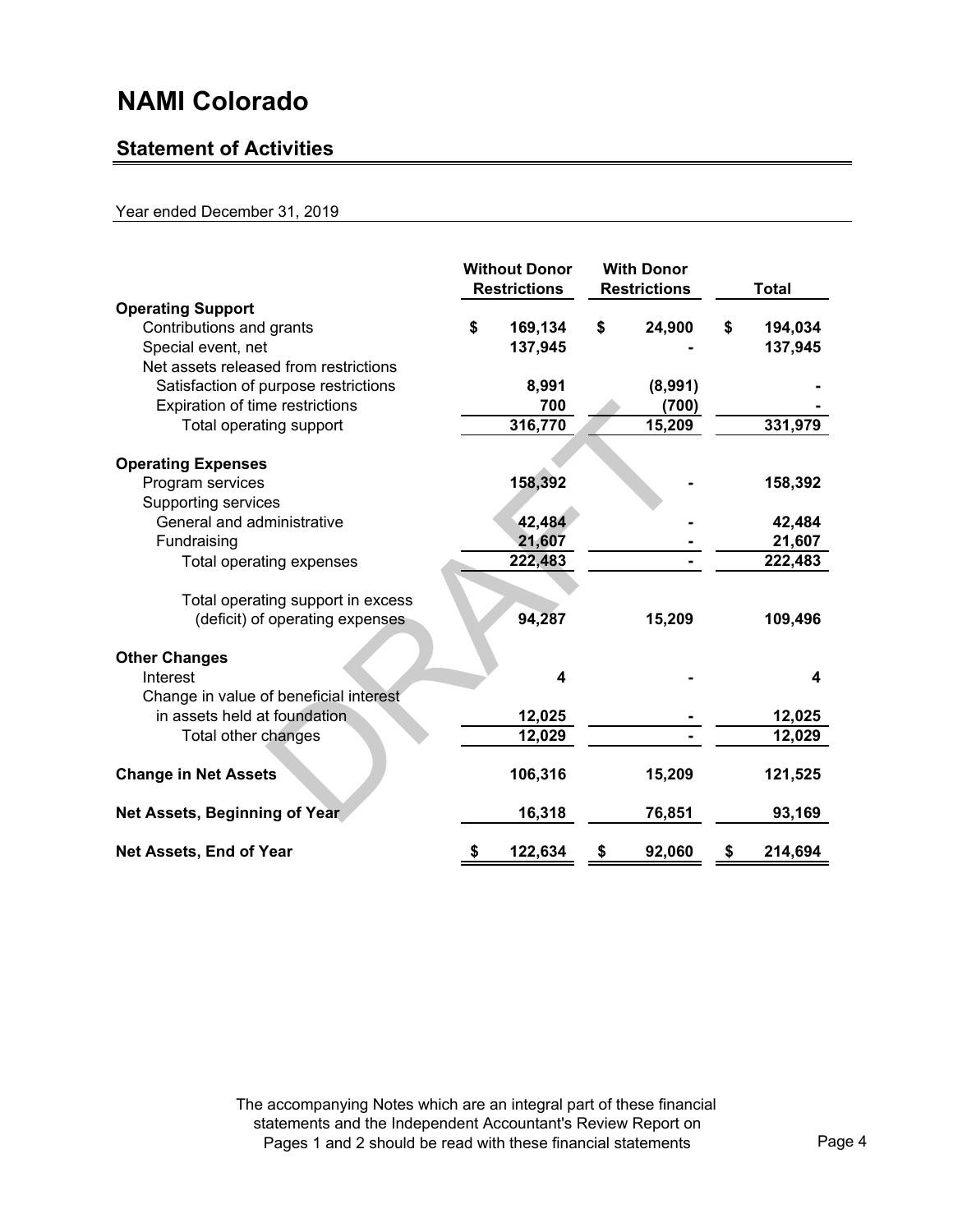## **Statement of Activities**

### Year ended December 31, 2018

|                                                                                                          | <b>Without Donor</b><br>Restrictions | <b>With Donor</b><br>Restrictions | Total                    |
|----------------------------------------------------------------------------------------------------------|--------------------------------------|-----------------------------------|--------------------------|
| <b>Operating Support</b><br>Contributions and grants<br>Special event, net                               | \$<br>129,580<br>100,711             | \$<br>20,700                      | \$<br>150,280<br>100,711 |
| Net assets released from restrictions<br>Satisfaction of purpose restrictions<br>Total operating support | 18,209<br>248,500                    | (18, 209)<br>2,491                | 250,991                  |
| <b>Operating Expenses</b>                                                                                |                                      |                                   |                          |
| Program services                                                                                         | 235,681                              |                                   | 235,681                  |
| Supporting services<br>General and administrative                                                        | 48,403                               |                                   | 48,403                   |
| Fundraising                                                                                              | 26,092                               |                                   | 26,092                   |
| Total operating expenses                                                                                 | 310,176                              |                                   | 310,176                  |
| Total operating support in excess                                                                        |                                      |                                   |                          |
| (deficit) of operating expenses                                                                          | (61, 676)                            | 2,491                             | (59, 185)                |
| <b>Other Changes</b>                                                                                     |                                      |                                   |                          |
| Interest                                                                                                 | 33                                   |                                   | 33                       |
| Change in value of beneficial interest                                                                   |                                      |                                   |                          |
| in assets held at foundation                                                                             | (4,902)                              |                                   | (4,902)                  |
| Other income<br>Total other changes                                                                      | 1,624<br>(3, 245)                    |                                   | 1,624<br>(3, 245)        |
|                                                                                                          |                                      |                                   |                          |
| <b>Change in Net Assets</b>                                                                              | (64, 921)                            | 2,491                             | (62, 430)                |
| Net Assets, Beginning of Year                                                                            | 81,239                               | 74,360                            | 155,599                  |
| Net Assets, End of Year                                                                                  | \$<br>16,318                         | \$<br>76,851                      | \$<br>93,169             |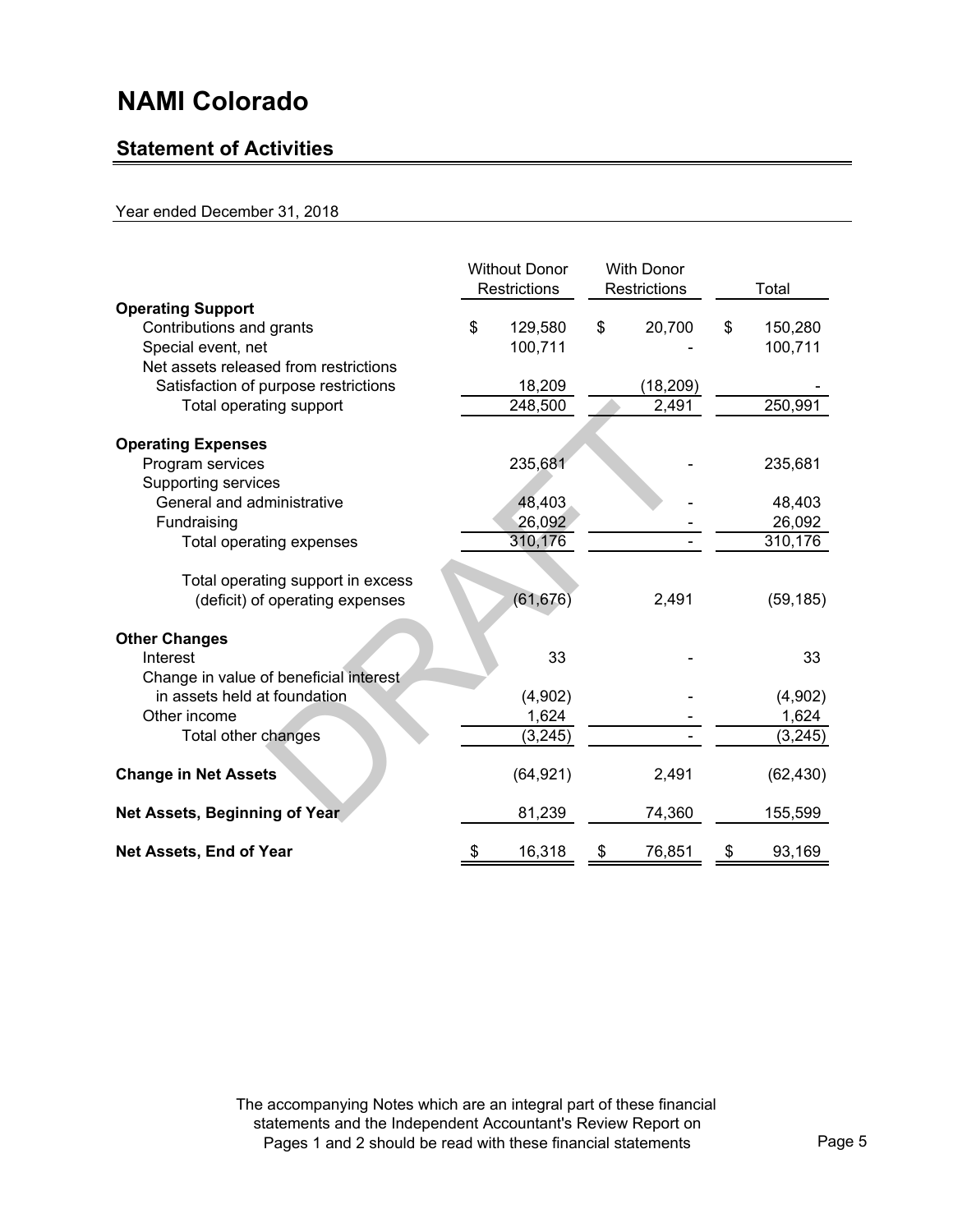## **Statement of Functional Expenses**

### Year ended December 31, 2019

|                              |                               |                 | <b>Supporting Services</b> |        |                    |        |    |              |
|------------------------------|-------------------------------|-----------------|----------------------------|--------|--------------------|--------|----|--------------|
|                              | <b>General and</b><br>Program |                 |                            |        |                    |        |    |              |
|                              |                               | <b>Services</b> | Administrative             |        | <b>Fundraising</b> |        |    | <b>Total</b> |
| Salaries and wages           | \$                            | 74,354          | \$                         | 8,365  | \$                 | 10,224 | \$ | 92,943       |
| Payroll taxes                |                               | 8,998           |                            | 1,012  |                    | 1,237  |    | 11,247       |
| Total personnel costs        |                               | 83,352          |                            | 9,377  |                    | 11,461 |    | 104,190      |
| Contract labor               |                               | 18,087          |                            | 3,165  |                    | 1,357  |    | 22,609       |
| Printing and postage         |                               | 15,414          |                            | 1,541  |                    | 2,312  |    | 19,267       |
| Program expenses             |                               | 17,341          |                            |        |                    |        |    | 17,341       |
| Occupancy                    |                               | 10,409          |                            | 2,974  |                    | 1,487  |    | 14,870       |
| Legal and professional       |                               |                 |                            | 11,752 |                    |        |    | 11,752       |
| Travel                       |                               | 9,389           |                            | 626    |                    | 417    |    | 10,432       |
| Technology and communication |                               | 2,964           |                            | 3,458  |                    | 3,458  |    | 9,880        |
| <b>Miscellaneous</b>         |                               |                 |                            | 5,048  |                    |        |    | 5,048        |
| Insurance                    |                               |                 |                            | 3,084  |                    |        |    | 3,084        |
| Dues and fees                |                               | 951             |                            | 95     |                    | 856    |    | 1,902        |
| Office expense               |                               | 301             |                            | 902    |                    |        |    | 1,203        |
| Bank and credit card fees    |                               |                 |                            | 446    |                    |        |    | 446          |
| Marketing                    |                               |                 |                            |        |                    | 255    |    | 255          |
| Training and education       |                               | 184             |                            | 16     |                    | 4      |    | 204          |
| Total operating expenses     | \$                            | 158,392         | \$                         | 42,484 | \$                 | 21,607 | \$ | 222,483      |
|                              |                               |                 |                            |        |                    |        |    |              |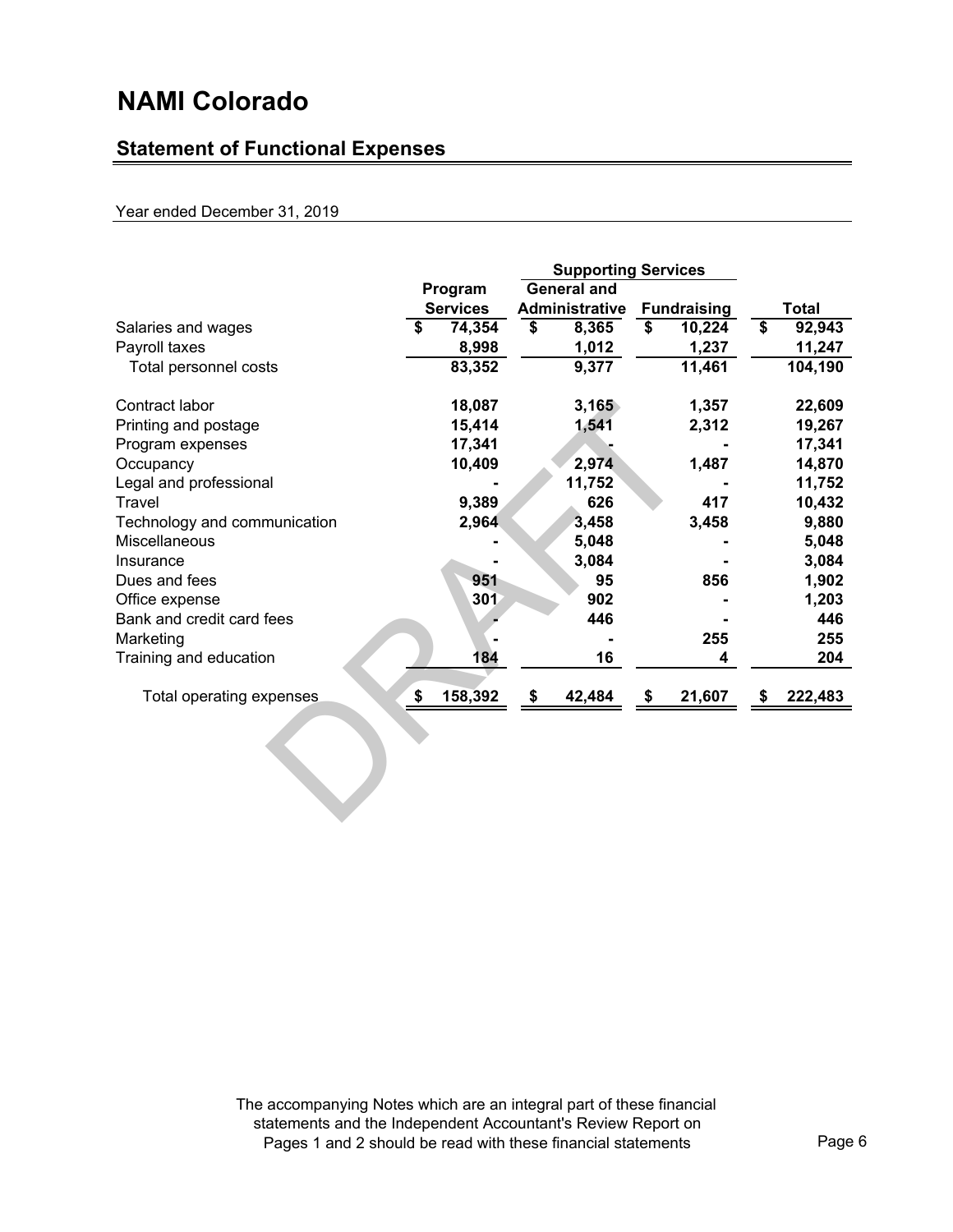## **Statement of Functional Expenses**

### Year ended December 31, 2018

|                              | <b>Supporting Services</b> |                 |    |                |    |             |    |         |
|------------------------------|----------------------------|-----------------|----|----------------|----|-------------|----|---------|
|                              | General and<br>Program     |                 |    |                |    |             |    |         |
|                              |                            | <b>Services</b> |    | Administrative |    | Fundraising |    | Total   |
| Salaries and wages           | \$                         | 106,078         | \$ | 11,934         | \$ | 14,586      | \$ | 132,598 |
| Payroll taxes                |                            | 14,337          |    | 1,613          |    | 1,971       |    | 17,921  |
| Total personnel costs        |                            | 120,415         |    | 13,547         |    | 16,557      |    | 150,519 |
| Program expenses             |                            | 55,392          |    |                |    |             |    | 55,392  |
| Travel                       |                            | 19,806          |    | 1,320          |    | 880         |    | 22,006  |
| Printing and postage         |                            | 14,772          |    | 1,477          |    | 2,216       |    | 18,465  |
| Legal and professional       |                            |                 |    | 14,616         |    |             |    | 14,616  |
| Contract labor               |                            | 11,432          |    | 2,001          |    | 857         |    | 14,290  |
| Occupancy                    |                            | 9,629           |    | 2,751          |    | 1,376       |    | 13,756  |
| Technology and communication |                            | 2,549           |    | 2,974          |    | 2,974       |    | 8,497   |
| Insurance                    |                            |                 |    | 3,929          |    |             |    | 3,929   |
| Office expense               |                            | 671             |    | 2,014          |    |             |    | 2,685   |
| <b>Miscellaneous</b>         |                            |                 |    | 2,146          |    |             |    | 2,146   |
| Marketing                    |                            |                 |    |                |    | 948         |    | 948     |
| Meetings                     |                            |                 |    | 930            |    |             |    | 930     |
| Training and education       |                            | 717             |    | 64             |    | 16          |    | 797     |
| Bank and credit card fees    |                            |                 |    | 604            |    |             |    | 604     |
| Dues and fees                |                            | 298             |    | 30             |    | 268         |    | 596     |
| Total operating expenses     | \$                         | 235,681         | \$ | 48,403         | \$ | 26,092      | \$ | 310,176 |
|                              |                            |                 |    |                |    |             |    |         |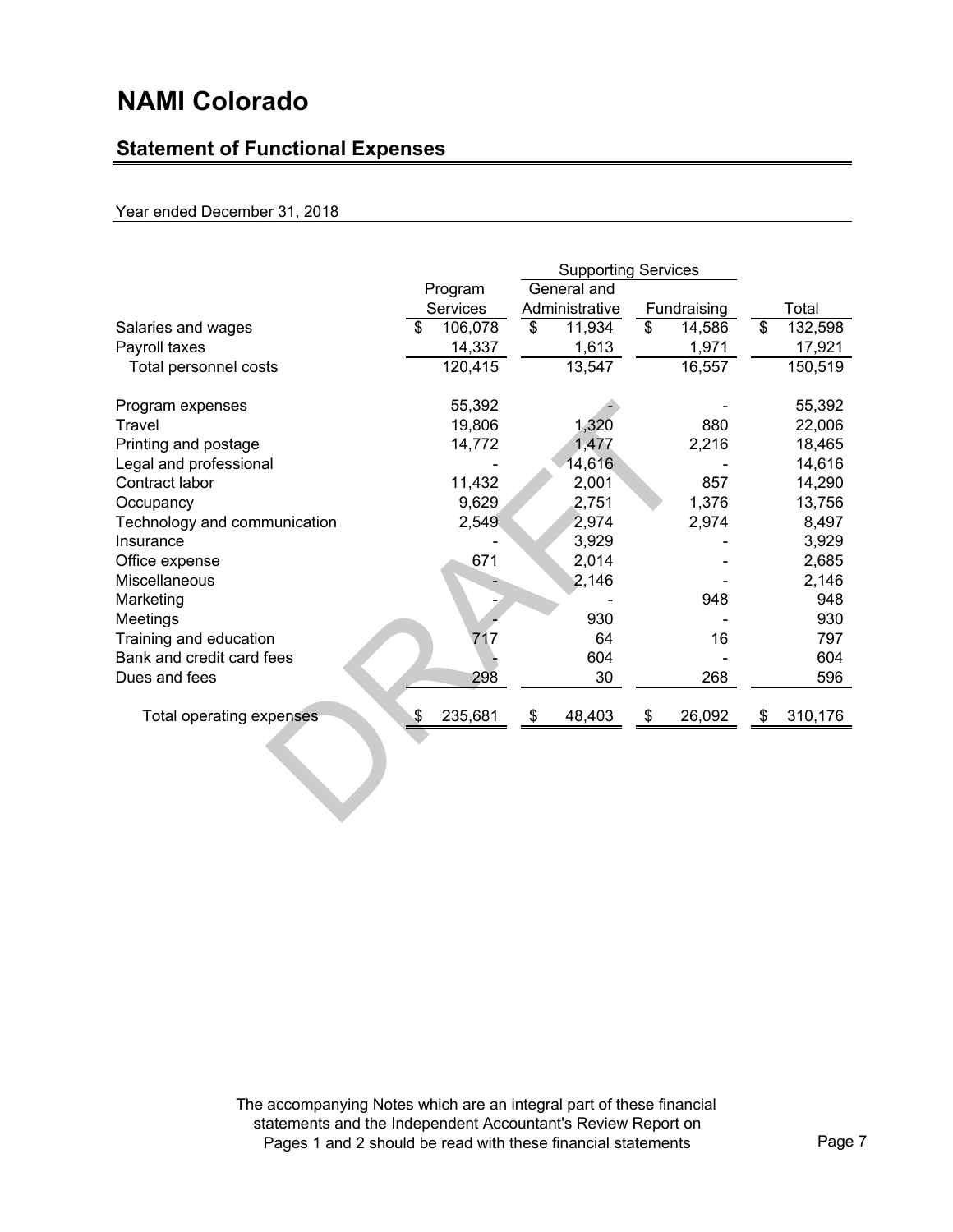### **Statements of Cash Flows**

Increase (Decrease) in Cash and Cash Equivalents

| <b>Years ended December 31</b>                             | 2019          | 2018            |
|------------------------------------------------------------|---------------|-----------------|
|                                                            |               |                 |
| <b>Cash Flows From Operating Activities</b>                |               |                 |
| Change in net assets                                       | \$<br>121,525 | \$<br>(62, 430) |
| Adjustments to reconcile change in net assets              |               |                 |
| to net cash provided (used) by operating activities        |               |                 |
| Change in value of beneficial interest                     |               |                 |
| in assets held at foundation                               | (12, 025)     | 4,902           |
| Increase (decrease) from changes in assets and liabilities |               |                 |
| Pledges receivable                                         | (200)         | (700)           |
| Prepaid expenses                                           | (1, 483)      |                 |
| Deposit                                                    | (2,967)       |                 |
| Accounts payable                                           | (5, 291)      | 5,291           |
| Accrued compensation and benefits                          | (53)          | 2,102           |
| Net cash provided (used) by operating activities           | 99,506        | (50, 835)       |
| <b>Cash Flows From Investing Activities</b>                |               |                 |
| Transfers from endowment                                   | 3,994         | 4,009           |
| Net cash provided by investing activities                  | 3,994         | 4,009           |
| Net Increase (Decrease) in Cash and Cash Equivalents       | 103,500       | (46, 826)       |
| Cash and Cash Equivalents, Beginning of Year               | 23,547        | 70,373          |
| <b>Cash and Cash Equivalents, End of Year</b>              | 127,047       | \$<br>23,547    |
|                                                            |               |                 |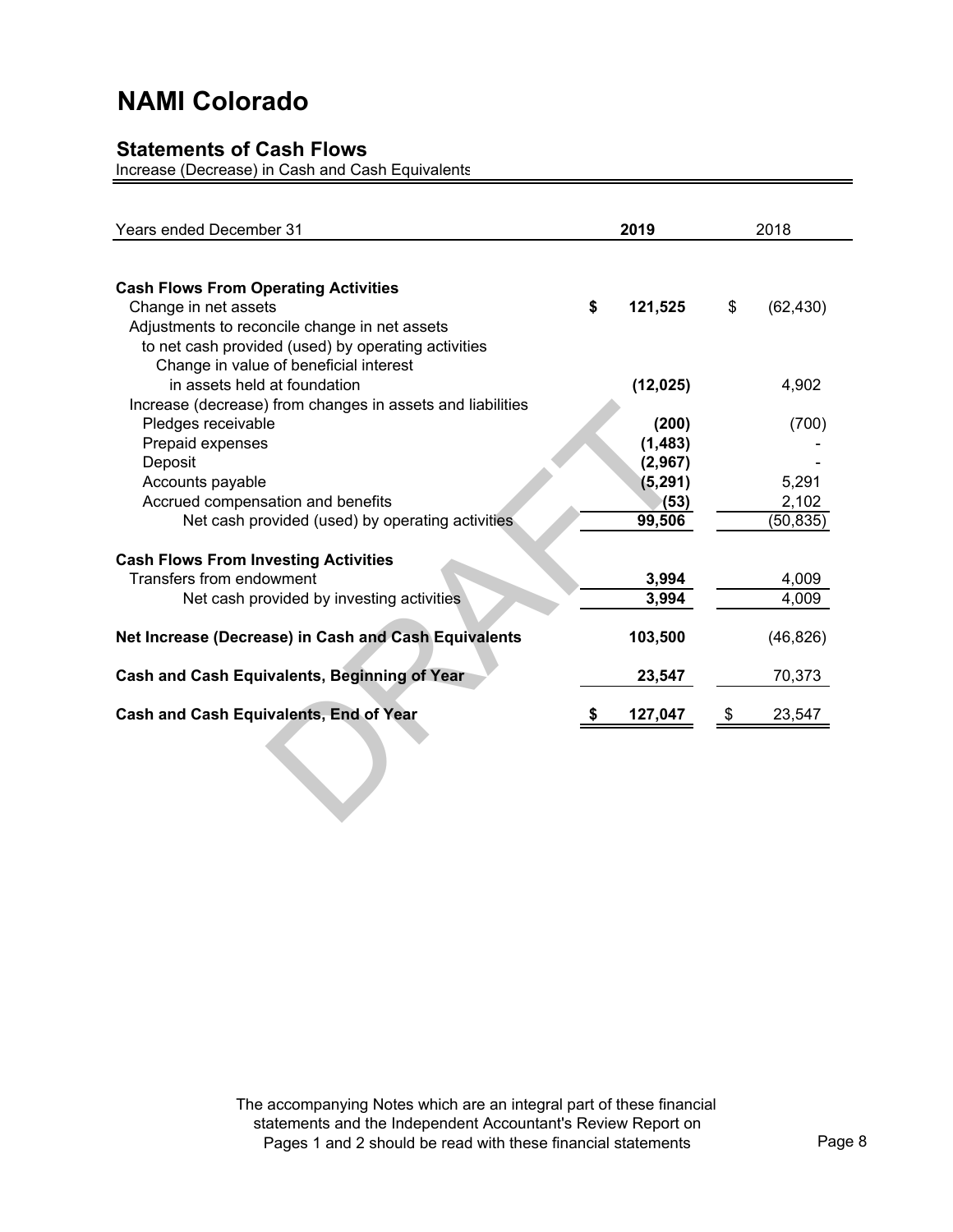### **Notes to Financial Statements**

December 31, 2019 and 2018

#### **Note 1 - Nature of Organization and Significant Accounting Policies**

*Nature of Organization.* NAMI Colorado ("the Organization") was established in 1981 as a Colorado nonprofit corporation. The Organization trains, educates and provides support to family members, who are primary care givers of people with mental illness. Funding for the Organization is obtained primarily through contributions, grants, and net special event revenue.

*Basis of Accounting.* The financial statements of the Organization have been prepared on the accrual basis of accounting and, accordingly, reflect all significant receivables, payables, and other liabilities.

*Basis of Presentation.* The Organization reports information regarding its financial position and activities according to two classes of net assets: net assets without donor restrictions and net assets with donor restrictions.

*Net Assets Without Donor Restrictions.* Net assets resulting from revenues generated by receiving contributions that have no donor stipulations, investment earnings and other income, less expenses incurred in providing program related services, raising contributions, and performing administrative functions.

ntation. The Organization reports information regarding its<br>ling to two classes of net assets: net assets without donor res<br>ictions.<br>sets Without Donor Restrictions. Net assets resulting from ing<br>contributions that have no *Net Assets With Donor Restrictions.* Net assets resulting from gifts of cash and other assets that are received with donor stipulations that limit the use of the donated assets, until the donor restriction expires, that is until the stipulated time restriction ends or the purpose of the restriction is accomplished.

*Use of Estimates.* The preparation of financial statements in conformity with accounting principles generally accepted in the United States of America requires management to make estimates and assumptions that affect certain reported amounts and disclosures. Accordingly, actual results could differ from those estimates.

*Changes in Accounting Principles.* On January 1, 2019, the Organization adopted FASB ASU No. 2018-08 - *Clarifying the Scope and the Accounting Guidance for Contributions Received and Contributions Made* , which clarifies and improves the scope of accounting guidance for contributions received and contributions made. The Organization adopted ASU 2018-08 under the modified retrospective approach, applying the amendments to prospective reporting periods. Results from reporting periods beginning after January 1, 2019, are presented under the clarified standard, while prior period amounts are not adjusted and continue to be reported in accordance with previous guidance. The adoption would not have had any material effect on the change in net assets for the year ended December 31, 2018, or on net assets as of December 31, 2018

*Cash and Cash Equivalents.* Cash and cash equivalents consists of checking and savings accounts held at a financial institution. For purposes of the statements of cash flows, the Organization considers all highly liquid debt instruments with maturities of three months or less to be cash equivalents.

*Pledges Receivable.* Unconditional promises to give are recognized as revenue in the period received. Pledges receivable are recorded at the amount the Organization expects to receive, allowing for estimated uncollectible pledges.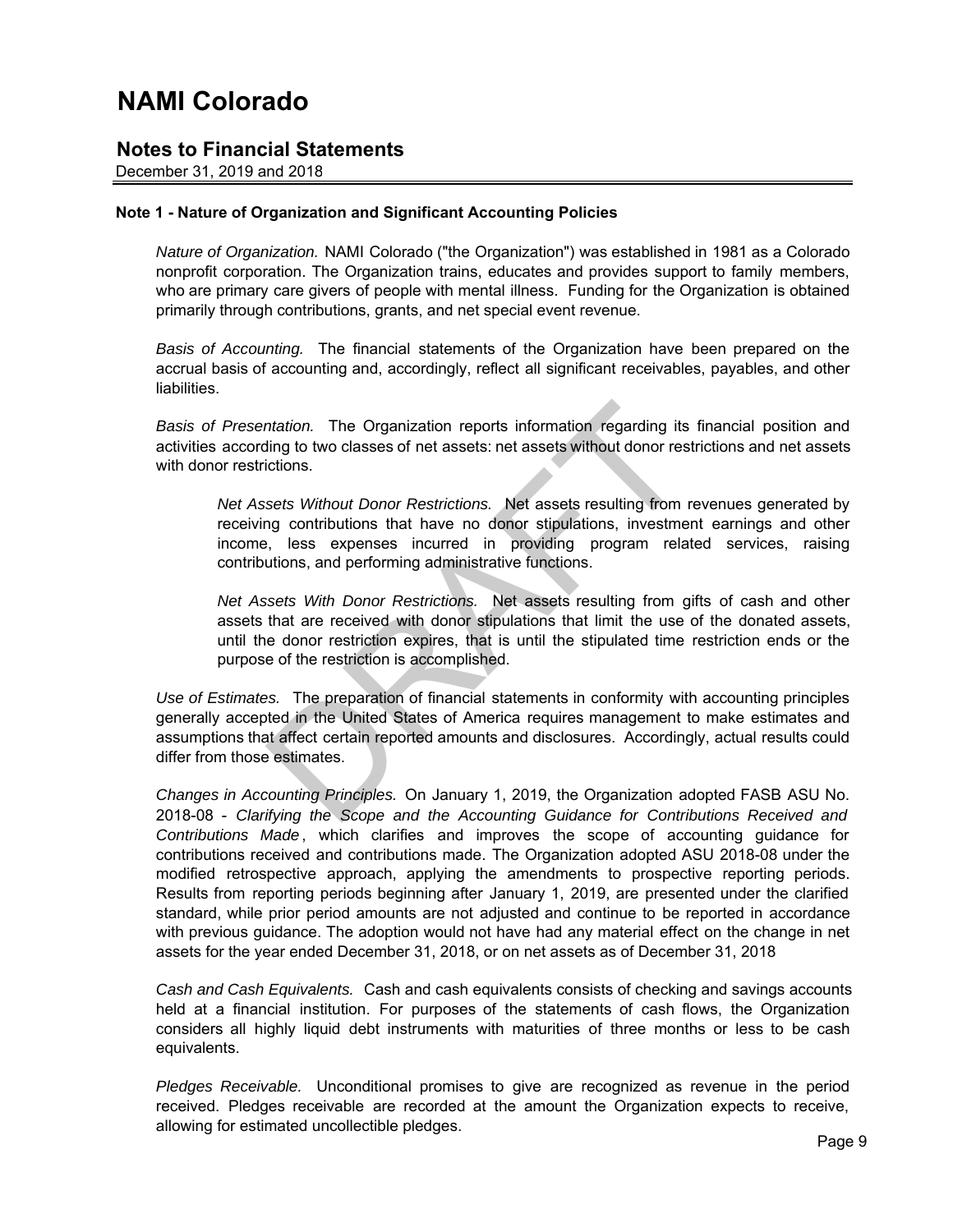### **Notes to Financial Statements**

December 31, 2019 and 2018

### **Note 1 - Nature of Organization and Significant Accounting Policies (continued)**

*Pledges Receivable (continued).* The allowance for uncollectible pledges is estimated based on management's review of specific contributions outstanding. As of December 31, 2019 and 2018, management believes all pledges receivable are fully collectible, and accordingly, no allowance for doubtful accounts has been recorded. Conditional promises to give are recognized when the conditions on which they depend are substantially met.

*Investments.* The Organization's investments are stated at fair value. Fair value is the price that would be received to sell an asset or paid to transfer a liability in an orderly transaction between market participants at the measurement date. The Organization's management determines the valuation policies utilizing information provided by the investment advisors and custodians.

Unrealized gains and losses are included in the change in net assets in the accompanying statements of activities. Investment income and gains restricted by donors are reported as increases in net assets without donor restrictions if the restrictions are met (either a stipulated time period ends or a purpose restriction is accomplished) in the reporting period in which the income and gains are recognized.

ants at the measurement date. The Organization's manages utilizing information provided by the investment advisors an as and losses are included in the change in net assets activities. Investment income and gains restricte *Fair Value Measurements.* The Organization reports using fair value measurements, which requires enhanced disclosures about investments that are measured and reported at fair value and establishes a framework for measuring fair value. The framework provides a fair value hierarchy that prioritizes the inputs to valuation techniques used to measure fair value. The hierarchy gives the highest priority to unadjusted quoted prices in active markets for identical assets or liabilities (Level 1 measurements) and the lowest priority to unobservable inputs (Level 3 measurements).

The three levels of the fair value hierarchy are described below:

- Level 1 Inputs to the valuation methodology are unadjusted quoted prices for identical assets or liabilities in active markets that the Institute has the ability to access.
- Level 2 Inputs to the valuation methodology include:
	- Quoted prices for similar assets or liabilities in active markets;
	- Quoted prices for identical or similar assets or liabilities in inactive markets;
	- Inputs other than quoted prices that are observable for the asset or liability;
	- market data by correlation or other means. - Inputs that are derived principally from or corroborated by observable

If the asset or liability has a specified (contractual) term, the Level 2 input must be observable for substantially the full term of the asset or liability.

Level 3 Inputs to the valuation methodology are unobservable and significant to the fair value measurement.

The asset's or liability's fair value measurement level within the fair value hierarchy is based on the lowest level of any input that is significant to the fair value measurements. Valuation techniques used need to maximize the use of observable inputs and minimize the use of unobservable inputs.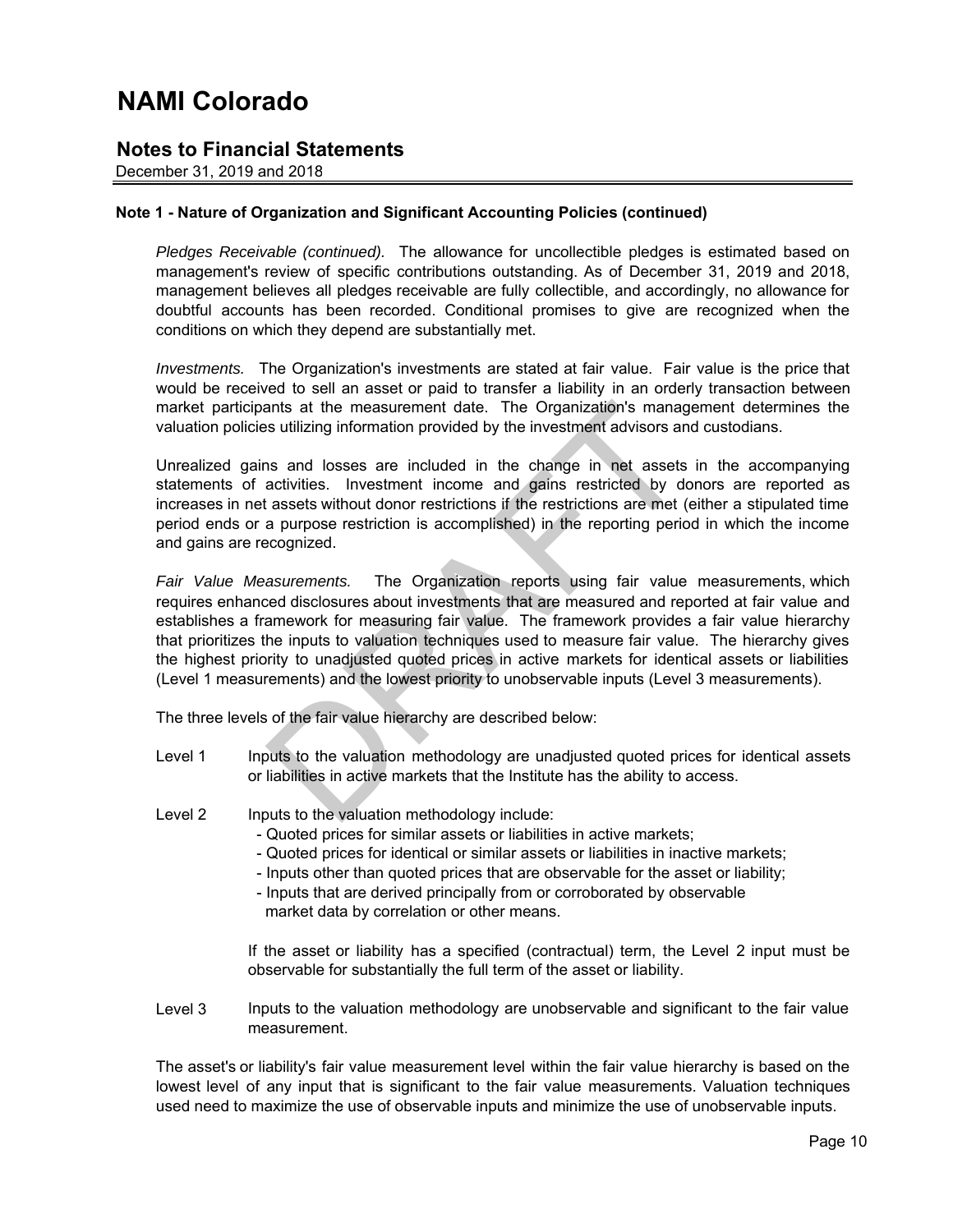### **Notes to Financial Statements**

December 31, 2019 and 2018

### **Note 1 - Nature of Organization and Significant Accounting Policies (continued)**

The Organization values the beneficial interest in assets held at foundation at the net asset value ("NAV") of units held by the Organization at year end. The NAV, as provided by Community First Foundation (the Foundation), is used as a practical expedient to estimate fair value. The NAV is based on the fair value of the underlying investments held by the Foundation less its liabilities. This practical expedient is not used when it is determined to be probable that the Foundation will sell the investment for an amount different than the reported NAV.

The method described above may produce a fair value calculation that may not be indicative of net realizable value or reflective of future fair values. Furthermore, while the Organization believes its valuation methods are appropriate and consistent with other market participants, the use of different methodologies or assumptions to determine the fair value of certain financial instruments could result in a different fair value measurement at the reporting date. There have been no changes in the methodology used at December 31, 2019 and 2018.

*Contributions.* Contributions are recognized when the donation is received. Donor-restricted contributions are reported as increases in net assets with donor restrictions. When a restriction expires, net assets with donor restrictions are reclassified to net assets without donor restrictions. Contributions and grants that are restricted by the donor or grantor are reported as increases in net assets without donor restrictions if the restrictions expire in the fiscal year in which the contributions are recognized.

or reflective of future fair values. Furthermore, while the Ords are appropriate and consistent with other market participa<br>or assumptions to determine the fair value of certain finar<br>ent fair value measurement at the repo *Contributed Services.* Contributed services are recognized if the services received satisfy the criteria for recognition. The contributions of services are recognized if services received (a) create or enhance non-financial assets or (b) require specialized skills that are provided by individuals possessing those skills and would typically need to be purchased if not provided by donation. No contributed services were recorded during the years ended December 31, 2019 and 2018. Certain other volunteer services are not recorded in these financial statements as they do not meet the criteria for recognition.

*Functional Allocation of Expenses.* The costs of providing various programs and other activities have been summarized on a functional basis in the statement of activities and in the statement of functional expenses. Accordingly, direct expenses have been allocated to the applicable program for which the expenses were incurred. Indirect expenses have been allocated between program and supporting services based on an analysis of personnel time and space utilized for the related activities.

*Income Taxes.* The Organization is a nonprofit corporation exempt from income taxes as described in Section 501(c)(3) of the Internal Revenue Code and is classified by the Internal Revenue Service as other than a private foundation. Accordingly, no provision for income taxes has been made.

*Subsequent Events.* The Organization evaluates events and transactions occurring subsequent to the date of the financial statements for matters requiring recognition or disclosure in the financial statements. The accompanying financial statements consider events through *Date Pending*, the date at which the financial statements were available for release.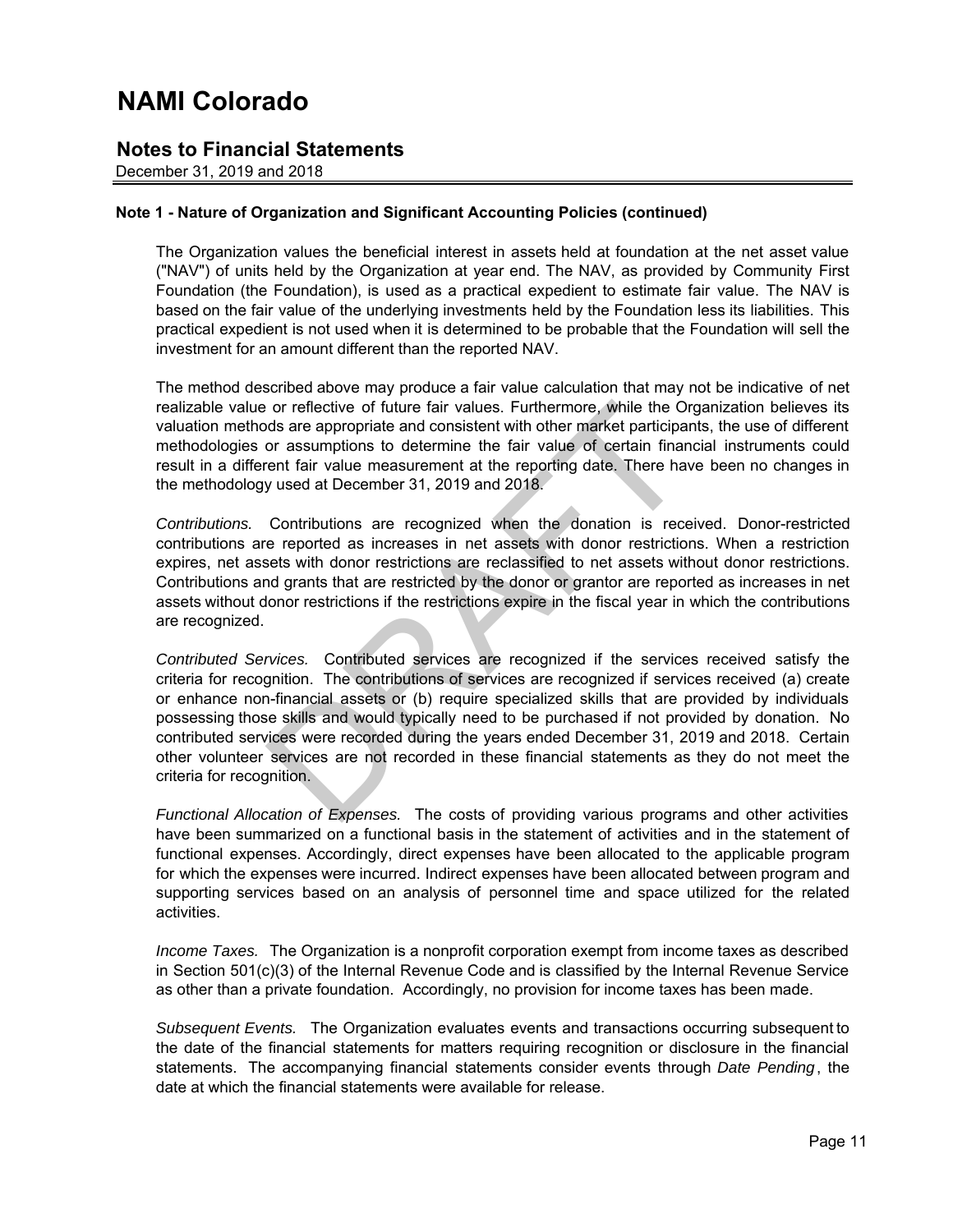### **Notes to Financial Statements**

December 31, 2019 and 2018

#### **Note 2 - Fair Value Measurements**

The following table summarizes the Organization's fair value of assets measured on a recurring basis by fair value hierarchy as of December 31, 2019:

|                               | ∟evel | Level 2 |        | Level 3 | Total |        |  |
|-------------------------------|-------|---------|--------|---------|-------|--------|--|
| Beneficial interest in assets |       |         |        |         |       |        |  |
| held at foundation            | ۰     |         | 84.346 |         |       | 84.346 |  |

The following table summarizes the Organization's fair value of assets measured on a recurring basis by fair value hierarchy as of December 31, 2018:

|                               | _evel 1                  | evel 2 |     | ⊥evel :        | <sup>∽</sup> ota⊩ |
|-------------------------------|--------------------------|--------|-----|----------------|-------------------|
| Beneficial interest in assets |                          |        |     |                |                   |
| held at foundation            | $\overline{\phantom{0}}$ | 76.215 | ъĐ. | $\blacksquare$ | 76.315            |

Level 1<br>
Level 1<br>
Set in assets<br>
Set in assets<br>
Set in assets<br>
Set in assets<br>
Set in assets<br>
Set in assets<br>
Called Levels. The availability of observable market data is resification of financial instruments within the fair *Changes in Fair Value Levels.* The availability of observable market data is monitored to assess the appropriate classification of financial instruments within the fair value hierarchy. Changes in economic conditions or model-based valuation techniques may require the transfer of financial instruments from one fair value level to another. In such instances, the transfer is reported at the beginning of the reporting period.

The Organization evaluated the significance of transfers between levels based upon the nature of the financial instruments and size of the transfer relative to total net assets available for benefits. For the years ended December 31, 2019 and 2018, there were no significant transfers in or out of fair value levels.

The following sets forth a summary of the Organization's beneficial interest in assets held at foundation reported at NAV at December 31:

|                    | Fair   | Unfunded    | Redemption | <b>Other Redemption</b>                               | Redemption           |
|--------------------|--------|-------------|------------|-------------------------------------------------------|----------------------|
|                    | Value  | Commitments | Frequency  | Restrictions                                          | <b>Notice Period</b> |
| 2019<br>\$<br>2018 | 84.346 | N/A         | Immediate  | Redemptions will only be<br>made upon written request | None                 |
| \$                 | 76.315 | N/A         | Immediate  | of the Organization                                   | None                 |

Net investment income (loss) consisted of the following for the years ended December 31:

|                                        | 2019   | 2018 |         |  |
|----------------------------------------|--------|------|---------|--|
| Interest                               |        |      | 33      |  |
| Change in value of beneficial interest |        |      |         |  |
| in assets held at foundation           | 12.025 |      | (4.902) |  |
|                                        | 12.029 |      | 4.869)  |  |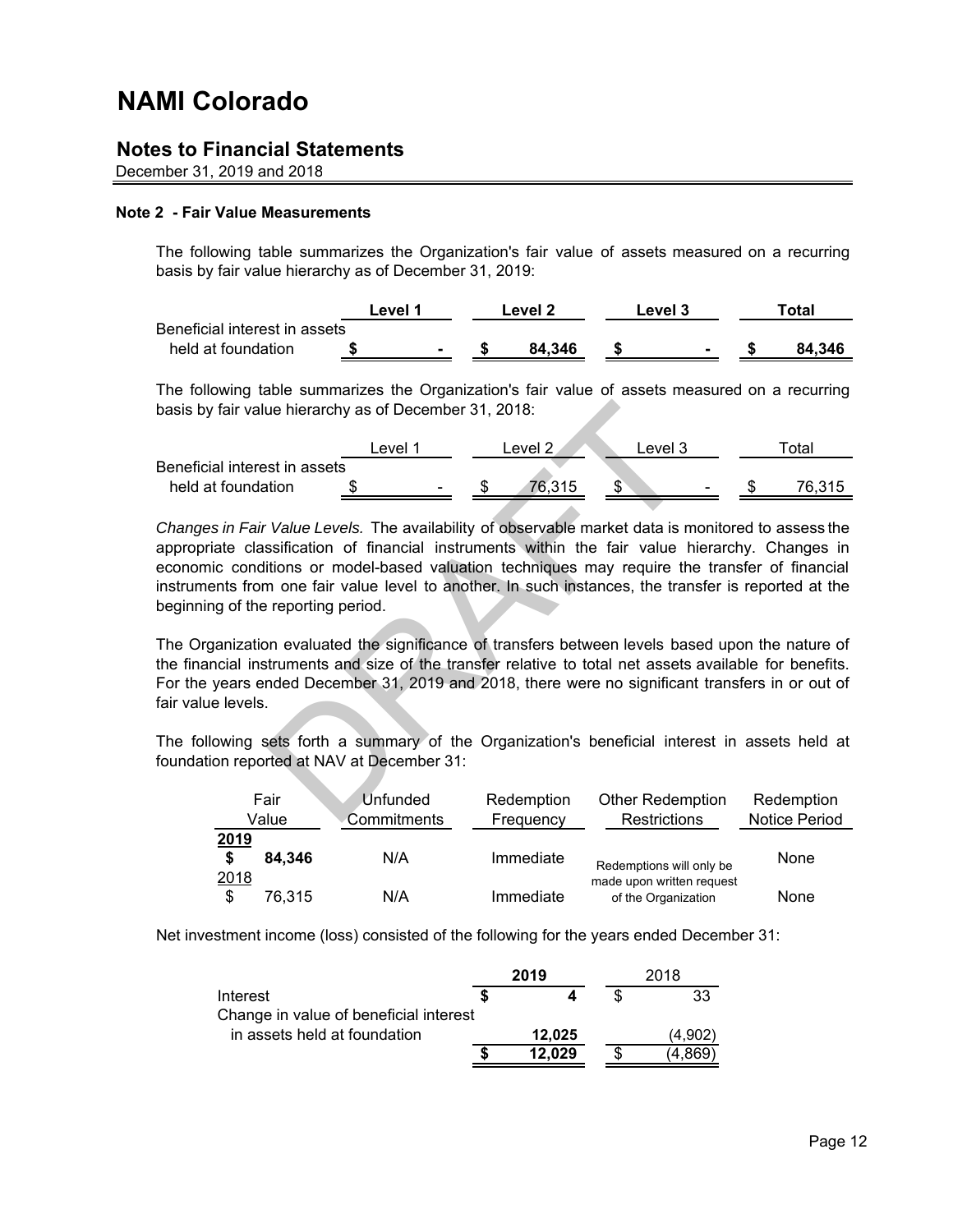### **Notes to Financial Statements**

December 31, 2019 and 2018

#### **Note 3 - Net Assets With Donor Restrictions**

The following summarizes the changes in net assets with donor restrictions for the years ended December 31, 2019 and 2018:

|                                                                                                         |    | Purpose                   |                     |                  |                          |        |       |           |  |  |
|---------------------------------------------------------------------------------------------------------|----|---------------------------|---------------------|------------------|--------------------------|--------|-------|-----------|--|--|
|                                                                                                         |    | <b>Restrictions</b>       |                     |                  |                          |        |       |           |  |  |
|                                                                                                         |    |                           |                     | Arts and<br>Time |                          |        |       | Endowment |  |  |
|                                                                                                         |    | <b>Strategic Planning</b> | <b>Restrictions</b> |                  |                          | Fund   | Total |           |  |  |
| Balance,                                                                                                |    |                           |                     |                  |                          |        |       |           |  |  |
| January 1, 2018                                                                                         | \$ |                           | \$                  |                  | \$                       | 74,360 | \$    | 74,360    |  |  |
| Additions                                                                                               |    | 20,000                    |                     | 700              |                          |        |       | 20,700    |  |  |
| <b>Releases</b>                                                                                         |    | (18, 209)                 |                     |                  |                          |        |       | (18, 209) |  |  |
| Balance,                                                                                                |    |                           |                     |                  |                          |        |       |           |  |  |
| December 31, 2018                                                                                       | \$ | 1,791                     | \$                  | 700              | $\overline{\mathcal{S}}$ | 74,360 | \$    | 76,851    |  |  |
| Additions                                                                                               |    | 24,000                    |                     | 900              |                          |        |       | 24,900    |  |  |
| <b>Releases</b>                                                                                         |    | (8,991)                   |                     | (700)            |                          |        |       | (9,691)   |  |  |
| Balance,                                                                                                |    |                           |                     |                  |                          |        |       |           |  |  |
| December 31, 2019                                                                                       | \$ | 16,800                    | S                   | 900              | S                        | 74,360 | \$    | 92,060    |  |  |
|                                                                                                         |    |                           |                     |                  |                          |        |       |           |  |  |
|                                                                                                         |    |                           |                     |                  |                          |        |       |           |  |  |
| - Endowment Fund                                                                                        |    |                           |                     |                  |                          |        |       |           |  |  |
|                                                                                                         |    |                           |                     |                  |                          |        |       |           |  |  |
| The Board of Directors of the Organization has interpreted the State of Colorado enacted Uniform        |    |                           |                     |                  |                          |        |       |           |  |  |
| Prudent Management of Institutional Funds Act (UPMIFA) as requiring the preservation of the fair        |    |                           |                     |                  |                          |        |       |           |  |  |
| alue of the original gift as of the gift date of the donor-restricted endowment funds absent explicit   |    |                           |                     |                  |                          |        |       |           |  |  |
| lonor stipulations to the contrary. As a result of this interpretation, the Organization generally      |    |                           |                     |                  |                          |        |       |           |  |  |
| lassifies as net assets with donor restrictions (a) the original value of gifts donated to the          |    |                           |                     |                  |                          |        |       |           |  |  |
| ermanent endowment, (b) the original value of subsequent gifts to the permanent endowment, and          |    |                           |                     |                  |                          |        |       |           |  |  |
| c) accumulations to the permanent endowment made in accordance with the direction of the                |    |                           |                     |                  |                          |        |       |           |  |  |
| pplicable donor gift instrument at the time the accumulation is added to the fund. The remaining        |    |                           |                     |                  |                          |        |       |           |  |  |
| ortion of the endowment fund that is not classified as net assets with donor restrictions is classified |    |                           |                     |                  |                          |        |       |           |  |  |

#### **Note 4 - Endowment Fund**

The Board of Directors of the Organization has interpreted the State of Colorado enacted Uniform Prudent Management of Institutional Funds Act (UPMIFA) as requiring the preservation of the fair value of the original gift as of the gift date of the donor-restricted endowment funds absent explicit donor stipulations to the contrary. As a result of this interpretation, the Organization generally classifies as net assets with donor restrictions (a) the original value of gifts donated to the permanent endowment, (b) the original value of subsequent gifts to the permanent endowment, and (c) accumulations to the permanent endowment made in accordance with the direction of the applicable donor gift instrument at the time the accumulation is added to the fund. The remaining portion of the endowment fund that is not classified as net assets with donor restrictions is classified as net assets without donor restrictions as appropriations for expenditure by the Organization in a manner consistent with the standard of prudence prescribed by UPMIFA. In accordance with UPMIFA, the Organization considers the following factors in making a determination to appropriate or accumulate donor-restricted endowment funds: (1) the duration and preservation of the various funds, (2) the purposes of the donor-restricted endowment funds, (3) general economic conditions, (4) the possible effect of inflation and deflation, (5) the expected total return from income and the appreciation of investments, (6) other resources of the Organization, and (7) the Organization's investment policies.

*Interpretation of Relevant Law.* The Board of Directors has determined that a portion of the Organization's net assets meet the definition of endowment funds under the Uniform Prudent Management of Institutional Funds Act of 2006 (UPMIFA), adopted by the State of Colorado in 2008. The Organization is governed subject to the Articles of Incorporation and Bylaws for the Organization and contributions are received subject to the terms of the governing documents.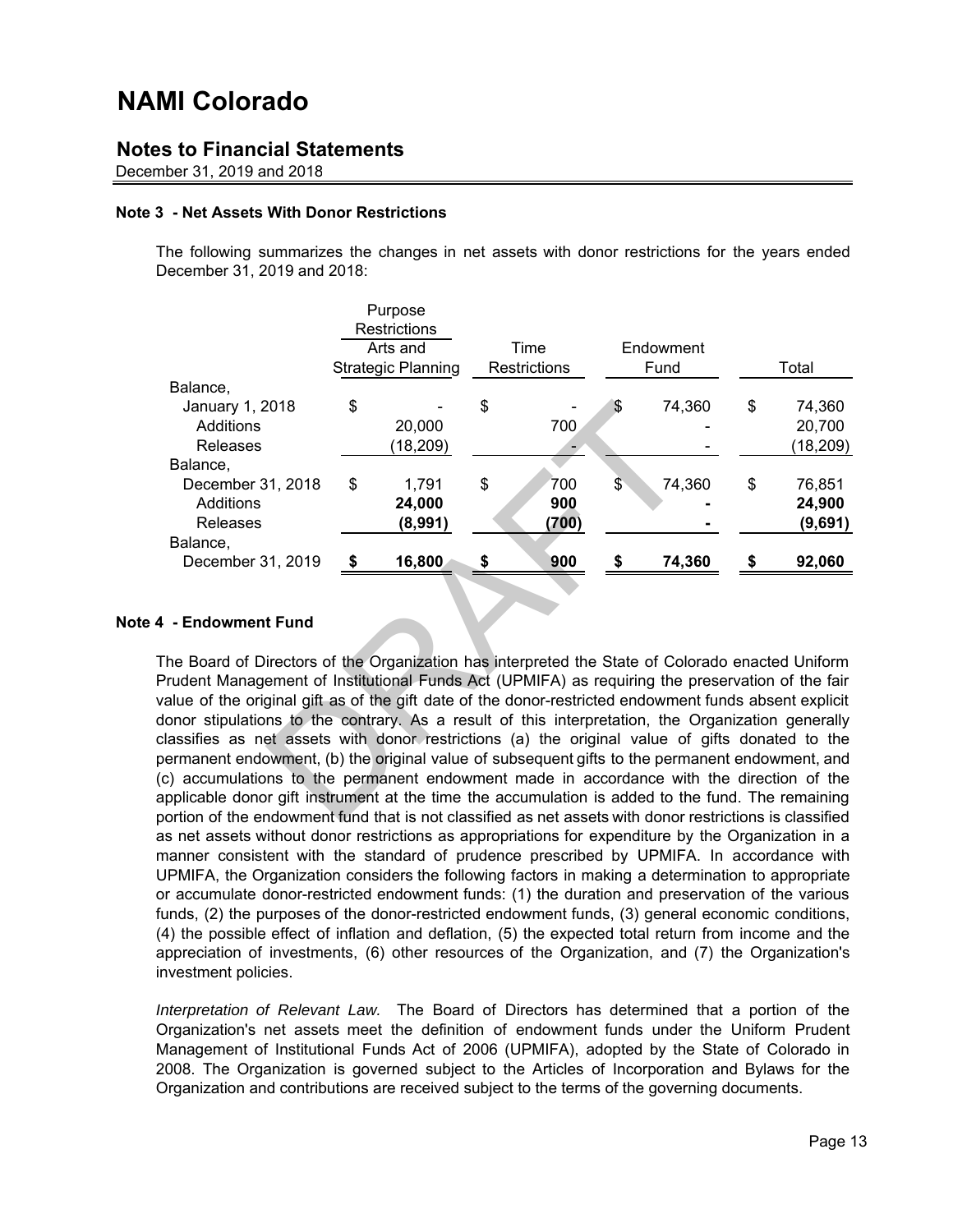### **Notes to Financial Statements**

December 31, 2019 and 2018

#### **Note 4 - Endowment Fund (continued)**

The following summarizes the changes in endowment net assets for the year ended December 31, 2019:

|                                 | <b>WILHOUL DONOI</b><br><b>Restrictions</b> |         | <u>WILII DONOF</u><br><b>Restrictions</b> |           | Total |           |
|---------------------------------|---------------------------------------------|---------|-------------------------------------------|-----------|-------|-----------|
| Beginning balance               | \$                                          | 1,955   |                                           | 74,360    |       |           |
| Net transfers from              |                                             |         |                                           |           |       |           |
| donor-restricted funds          |                                             | 10,492  |                                           |           |       | 10,492    |
| Interest and dividends          |                                             | 261     |                                           | 1,789     |       | 2,050     |
| Net appreciation (depreciation) |                                             | 1,377   |                                           | 9,422     |       | 10,799    |
| Investment fees                 |                                             | (105)   |                                           | (719)     |       | (824)     |
| Appropriated for expenditure    |                                             |         |                                           | (10, 492) |       | (10, 492) |
| Net transfers to                |                                             |         |                                           |           |       |           |
| non-endowed funds               |                                             | (3,994) |                                           |           |       | (3,994)   |
| Ending balance                  | \$                                          | 9,986   | ¢                                         | 74,360    |       | 84,346    |
|                                 |                                             |         |                                           |           |       |           |

**Without Donor With Donor**

The following summarizes the changes in endowment net assets for the year ended December 31, 2018:

| Net appreciation (depreciation)<br>Investment fees                                            | 1,377<br>(105)       | 9,422<br>(719)      |    | 10,799<br>(824) |
|-----------------------------------------------------------------------------------------------|----------------------|---------------------|----|-----------------|
| Appropriated for expenditure                                                                  |                      | (10, 492)           |    | (10, 492)       |
| Net transfers to<br>non-endowed funds                                                         | (3,994)              |                     |    | (3,994)         |
| Ending balance                                                                                | \$<br>9,986          | \$<br>74,360        | S  | 84,346          |
|                                                                                               |                      |                     |    |                 |
|                                                                                               |                      |                     |    |                 |
| owing summarizes the changes in endowment net assets for the year ended December 31,          |                      |                     |    |                 |
|                                                                                               |                      |                     |    |                 |
|                                                                                               | <b>Without Donor</b> | <b>With Donor</b>   |    |                 |
|                                                                                               | <b>Restrictions</b>  | <b>Restrictions</b> |    | Total           |
| Beginning balance                                                                             | \$<br>10,866         | \$<br>74,360        | \$ | 85,226          |
| Interest and dividends                                                                        | 89                   | 1,615               |    | 1,704           |
| Net appreciation (depreciation)                                                               | (285)                | 10,492              |    | 10,207          |
| Investment fees                                                                               | (41)                 | (796)               |    | (837)           |
| Appropriated for expenditure                                                                  |                      | (11, 311)           |    | (11, 311)       |
| Net transfers to                                                                              |                      |                     |    |                 |
| non-endowed funds                                                                             | (8,674)              |                     |    | (8,674)         |
| <b>Ending balance</b>                                                                         | 1,955                | 74,360              |    | 76,315          |
|                                                                                               |                      |                     |    |                 |
| ment Investment Policies. The Organization has adopted investment policies that include a     |                      |                     |    |                 |
| nservative risk tolerance to ensure the long-term stability of its endowment fund. To achieve |                      |                     |    |                 |

*Endowment Investment Policies.* The Organization has adopted investment policies that include a very conservative risk tolerance to ensure the long-term stability of its endowment fund. To achieve the objective of the endowment, the Organization has adopted an investment policy that attempts to maximize total return consistent with an acceptable level of risk. Endowment assets are invested in a well diversified asset mix that is intended to result in a consistent inflation-protected rate of return that has sufficient liquidity to make annual distributions, while growing the fund if possible. Investment risk is measured in terms of the total endowment fund; investment assets and allocation between asset classes and strategies are managed to not expose the fund to unacceptable levels of risk.

*Endowment Spending Policies.* Provided that there are annual earnings from the investments of the endowment fund, the Organization expends the earnings in accordance with the direction of the applicable donor gift instrument.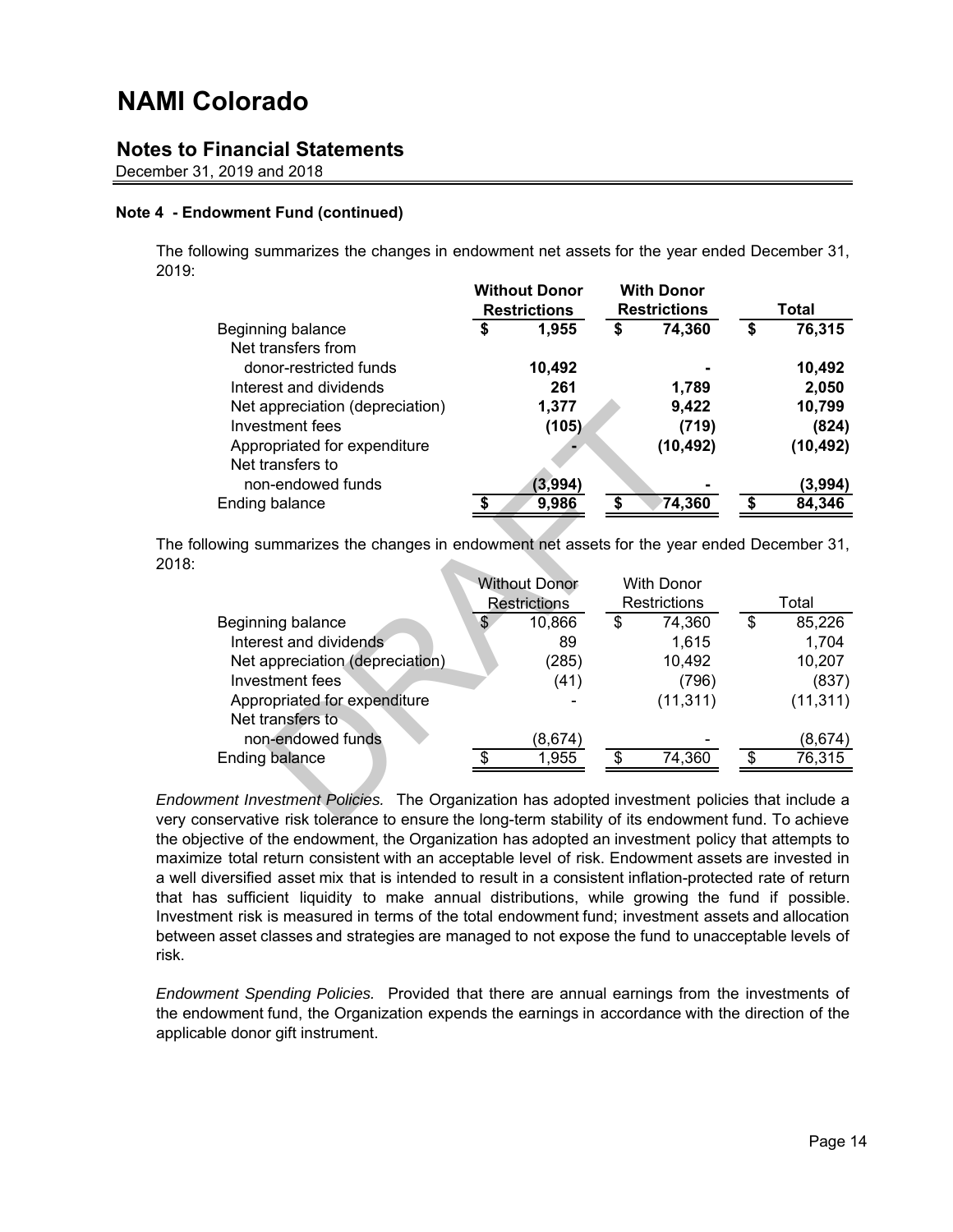### **Notes to Financial Statements**

December 31, 2019 and 2018

#### **Note 5 - Operating Leases**

The Organization leases office space in Denver, Colorado under a noncancelable operating lease. The lease requires monthly payments of \$1,483, and expires in December 2021. Rent expense under the lease totaled \$170 for the year ended December 31, 2019.

The Organization leases a copier under a noncancelable operating lease, which expires April 2021. Rent expense, including maintenance, under the lease totaled \$11,268 and \$11,568 for the years ended December 31, 2019 and 2018, respectively.

Future annual minimum lease payments required under the noncancelable operating leases are as follows at December 31, 2019:

| Year |    | Facility |    | Equipment | Total            |
|------|----|----------|----|-----------|------------------|
| 2020 | ง  | 17,800   | Œ  | 11.268    | \$<br>29,068     |
| 2021 |    | 18,400   |    | 3.756     | 22,156           |
|      | \$ | 36,200   | \$ | 5.024     | \$<br>.224<br>51 |

#### **Note 6 - Special Event**

The Organization derived net support from the NAMI Walks special fundraising event during the years ended December 31:

|                                                         | at December 31, 2019: |                                              |                  |                                        |                   | annual minimum lease payments required under the noncancelable opera   |
|---------------------------------------------------------|-----------------------|----------------------------------------------|------------------|----------------------------------------|-------------------|------------------------------------------------------------------------|
|                                                         | Year<br>2020<br>2021  | \$<br>Facility<br>17,800<br>18,400<br>36,200 | \$<br>\$         | Equipment<br>11,268<br>3,756<br>15,024 | $$^{\circ}$<br>\$ | Total<br>29,068<br>22,156<br>51,224                                    |
| cial Event                                              |                       |                                              |                  |                                        |                   | ganization derived net support from the NAMI Walks special fundraising |
|                                                         | nded December 31:     |                                              |                  | 2019                                   |                   | 2018                                                                   |
| Contributions and sponsorships<br>In-kind contributions |                       | \$                                           | 149,584<br>8,500 | \$                                     | 112,637           |                                                                        |
|                                                         | Direct costs          |                                              |                  | 158,084<br>(20, 139)                   |                   | 112,637<br>(11, 926)                                                   |
|                                                         | Net support           |                                              |                  | 137,945                                | \$                | 100,711                                                                |
|                                                         |                       |                                              |                  |                                        |                   |                                                                        |

#### **Note 7 – Affiliate Transactions**

The Organization is an affiliate partner of National Alliance on Mental Illness (NAMI). The Organization shared support by paying affiliation fees to NAMI and other affiliates in the area of \$16,248 and \$31,490 for the years ended December 31, 2019 and 2018, respectively.

#### **Note 8 - Liquidity and Availability**

The Organization manages its liquidity and reserves following three guiding principles: operating within a prudent range of financial soundness and stability; maintaining adequate liquid assets to fund near-term operating needs; and maintaining sufficient reserves to provide reasonable assurance that long-term obligations will be discharged. To achieve these guiding principles, the Organization forecasts its future cash flows and monitors its liquidity monthly. During the years ended December 31, 2019 and 2018, the level of liquidity and reserves was managed within the guiding principles.